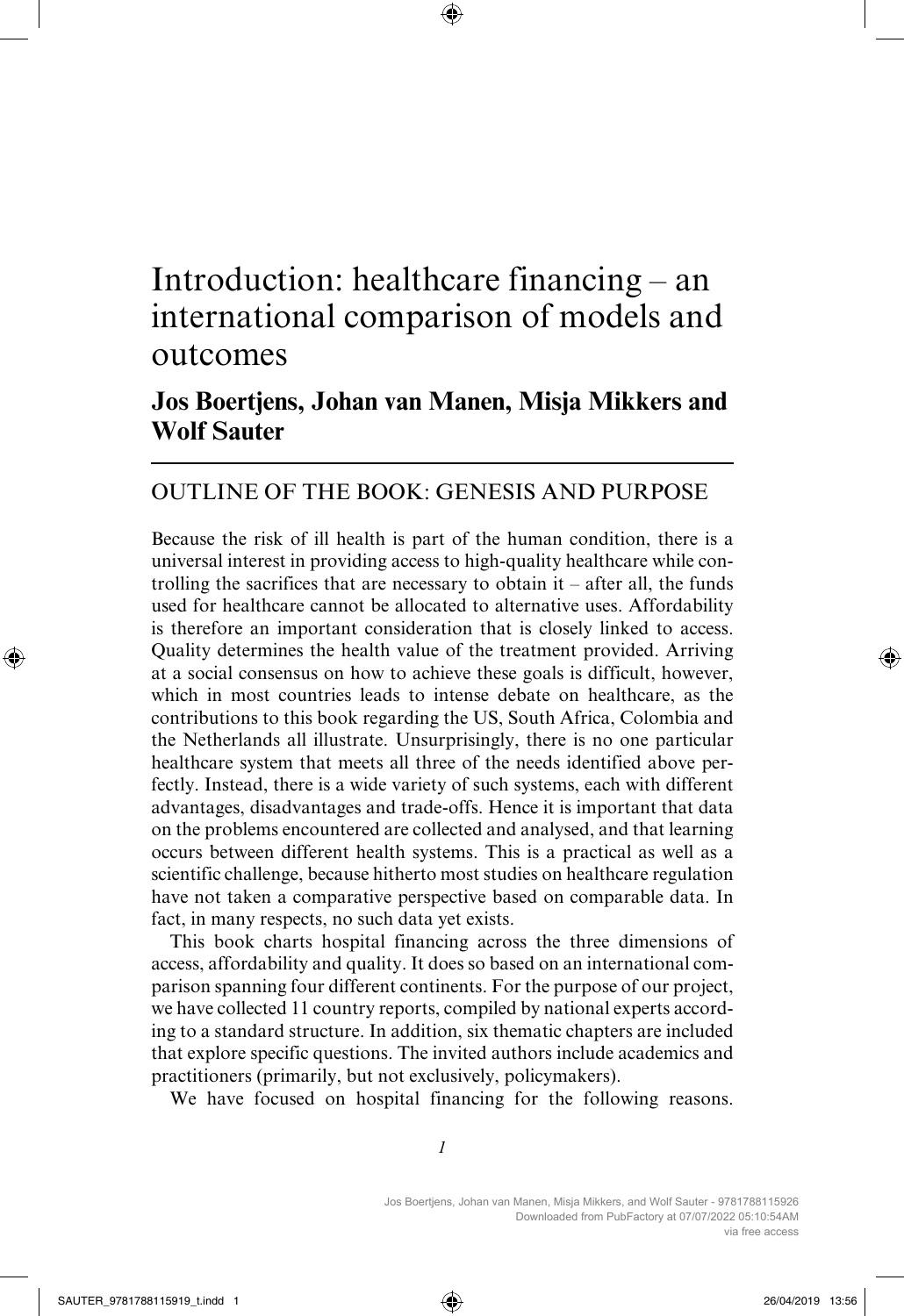Hospital care is in most countries responsible for the main part of (curative) health care expenditure. As a result of this, it is also the most intensively studied part of health care, which facilitated both the collecting of comparable data and provided a basis for discussion between experts from different countries. As for practical considerations, covering the entire field of health care services would have resulted either in a more superficial approach or in an even larger volume.

We have worked closely together with the authors in order to provide a common starting point and to refine the standard structure. This international cooperation will hopefully also contribute to creating a network on these issues that will outlive the process of writing this book. No such group currently exists in the OECD context for healthcare services. But in fact, we have been (at least somewhat) more inclusive than the OECD is today with contributions from South America and Africa alongside North America and Europe – although for a variety of largely practical reasons (such as distance and pre-existing personal networks), the majority of the contributions collected regard EU Member States. Our target audience of both practitioners and academics is not just multinational but multidisciplinary, covering law, economics, health sciences and public administration.

We hope that the publication of this book will enrich the available literature on healthcare financing. Earlier publications on healthcare financing have been different in their approach. For example, Paolucci<sup>1</sup> focuses on insurance design and the distinctions between mandatory versus voluntary forms of insurance and basic versus supplementary coverage. The OECD presents various documents (e.g., Healthcare Systems, Efficiency and Policy Settings)<sup>2</sup> containing quantitative information about the healthcare systems of different countries and there is some categorization of their healthcare systems. Britnell<sup>3</sup> provides a useful but non-systematic description of many healthcare systems around the globe. The main methodological innovation of this book is that it uses country reports based on a standardized structure to facilitate cross-comparison, alongside thematic chapters and an attempt at synthesis in the introduction. This resembles the approach to healthcare fraud and corruption adopted in Mikkers, Sauter, Vincke and Boertjens, but is more ambitious in subject, geographic scope and depth.<sup>4</sup>

<sup>1</sup> Francesco Paolucci, *Healthcare Financing and Insurance: Options for Design* (Developments in Health Economics and Public Policy), Springer, 2010.

<sup>&</sup>lt;sup>2</sup> http://www.oecd.org/eco/healthcaresystemsefficiencyandpolicysettings.htm, last accessed 29 January 2019.

<sup>3</sup> Mark Britnell, *In Search of the Perfect Health System*, Palgrave, Macmillan Education, 2015.

<sup>4</sup> Misja Mikkers, Wolf Sauter, Paul Vincke and Jos Boertjens (eds), *Healthcare*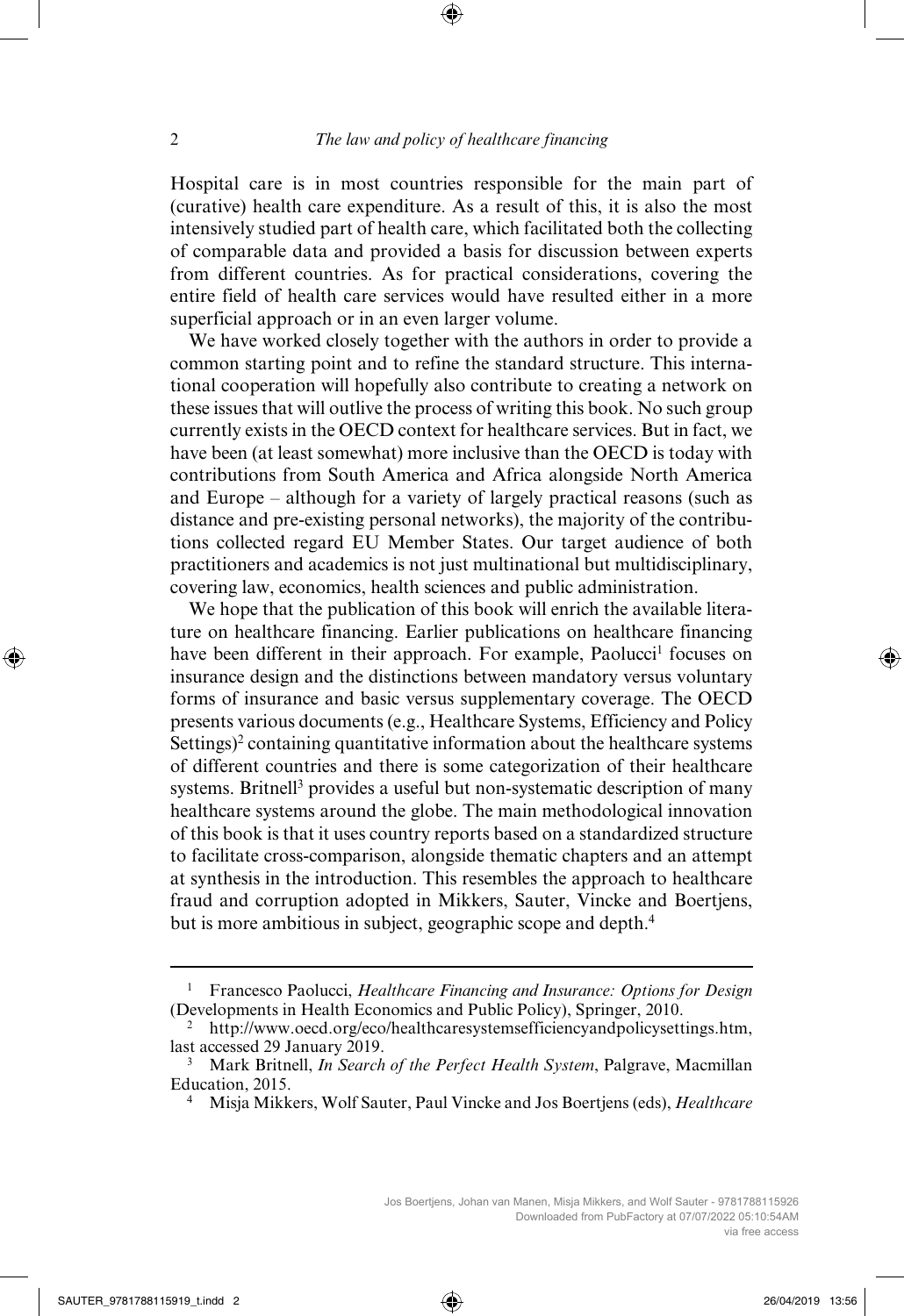# RESEARCH THEMES AND QUESTIONS

We did not set formal research questions for our authors or indeed for ourselves, but in the course of our exchange some of the following core themes emerged, which can be framed as research questions:

- What are the main forms of hospital financing?
- What are the main challenges to the financing of healthcare systems?
- Are there essential differences here between tax-based and insurance-based systems?
- Can we relate financial inputs to health outcomes at the national level in a meaningful way?
- What do we need in terms of information in order to compare the performance of healthcare systems effectively?

In all cases, of course, the dimensions of access, affordability and quality are essential. The particular final challenge that we set ourselves is whether it is already possible to define best practices.

In an attempt to provide at least a partial answer to some if not most of these questions, we will now discuss each in turn: trends in expenditure, the relevance of market structure, payment models, access and waiting times, entitlements and gatekeeping, and finally the regulatory landscape. More granular answers are, of course, to be found in the individual chapters that follow below.

### **Trends**

First, we will present some insights regarding the performance of hospital systems in different countries.<sup>5</sup> This is no easy task. The performance of healthcare systems is inherently difficult to measure – particularly in terms of outcomes. This holds *a fortiori* for hospital performance. Data on hospital costs, hospital outcomes and access to hospital services for different groups in societies are not only relatively scarce, but even more difficult to compare. We appeal to policymakers in different countries to focus on

*Fraud, Corruption and Waste in Europe. National and academic perspectives*, Eleven International Publishing, 2017.

The data used in this paragraph are downloaded from the OECD health data base. (https://stats.oecd.org/index.aspx?DataSetCode=HEALTH\_STAT, last accessed 29 January 2019). The data, figures (and additional figures not presented in this chapters) and the code to produce the figures can be found on: https://github. com/misjamikkers, last accessed 29 January 2019.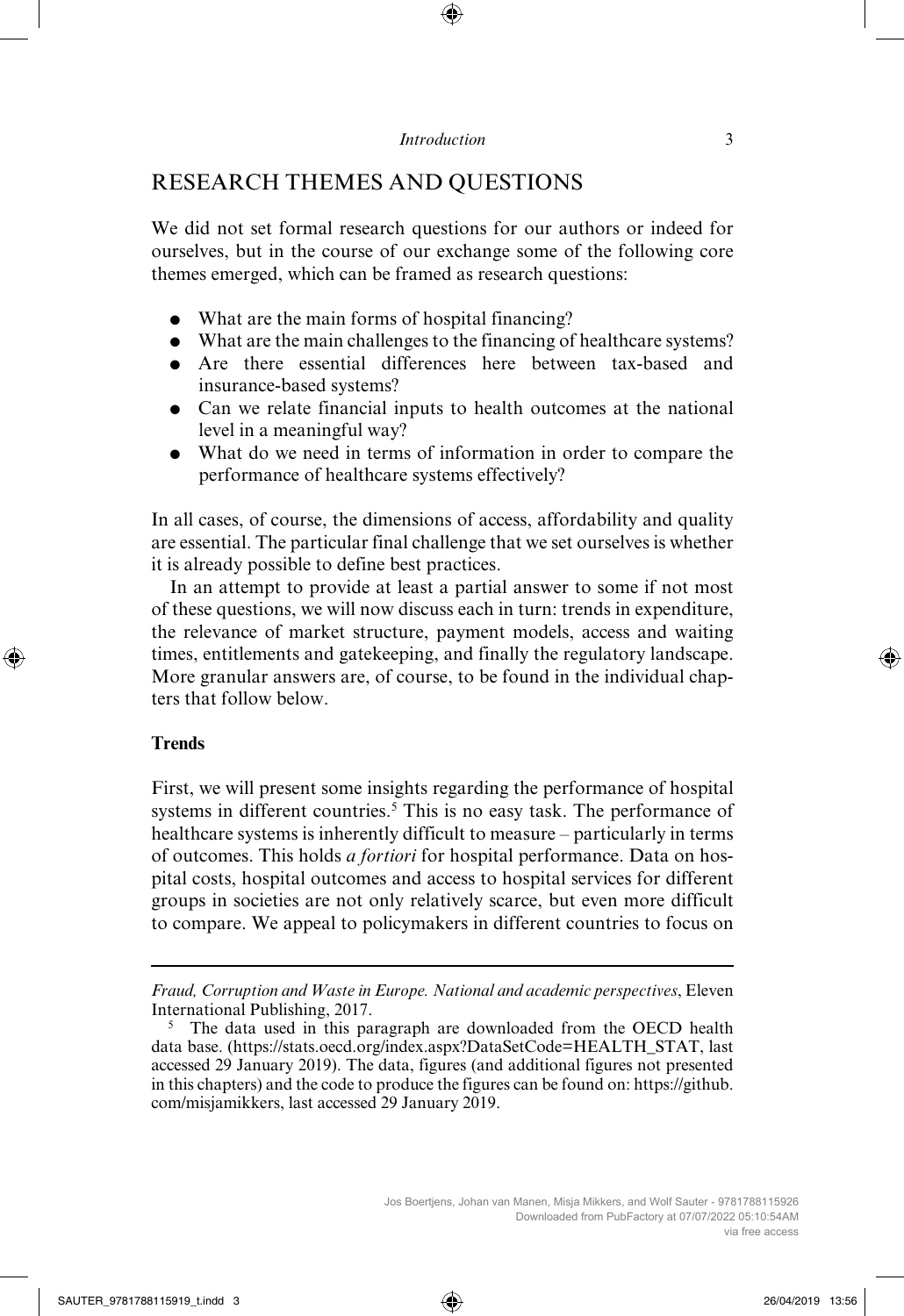

*Figure I.1 Hospital costs over time*

data collection and to agree on relevant criteria, so that meaningful crosscountry comparisons are easier to make. This will facilitate learning from international experiences and would, we believe, be a relatively low-cost and low-risk way of improving outcomes more quickly and effectively.

The countries that we have examined all have different levels of hospital spending, but seem to be subject to the same trends. The overall trend in all the countries presented in the book and present in the data is that they are spending more money on hospital services<sup>6</sup> over time, Figure I.1. However, the worldwide financial crisis may have slowed the growth of hospital expenditure.

One key reason why the cost of hospitals is increasing is that medical technology is advancing. In Figure I.2, we present the growth in MRI scanners as an example.<sup>7</sup>

All the countries observed, with the exception of Ireland, have seen a trend towards higher spending on hospitals and an increasing number of MRI scanners per million inhabitants.

In general terms, technology is becoming a more important element of hospital treatments, while the time spent in hospitals ('the length of stay')

<sup>6</sup> Cost is presented in terms of cost per capita in constant PPP's.

https://github.com/misjamikkers, last accessed 29 January 2019. Contains also examples of MRI and PET scanners.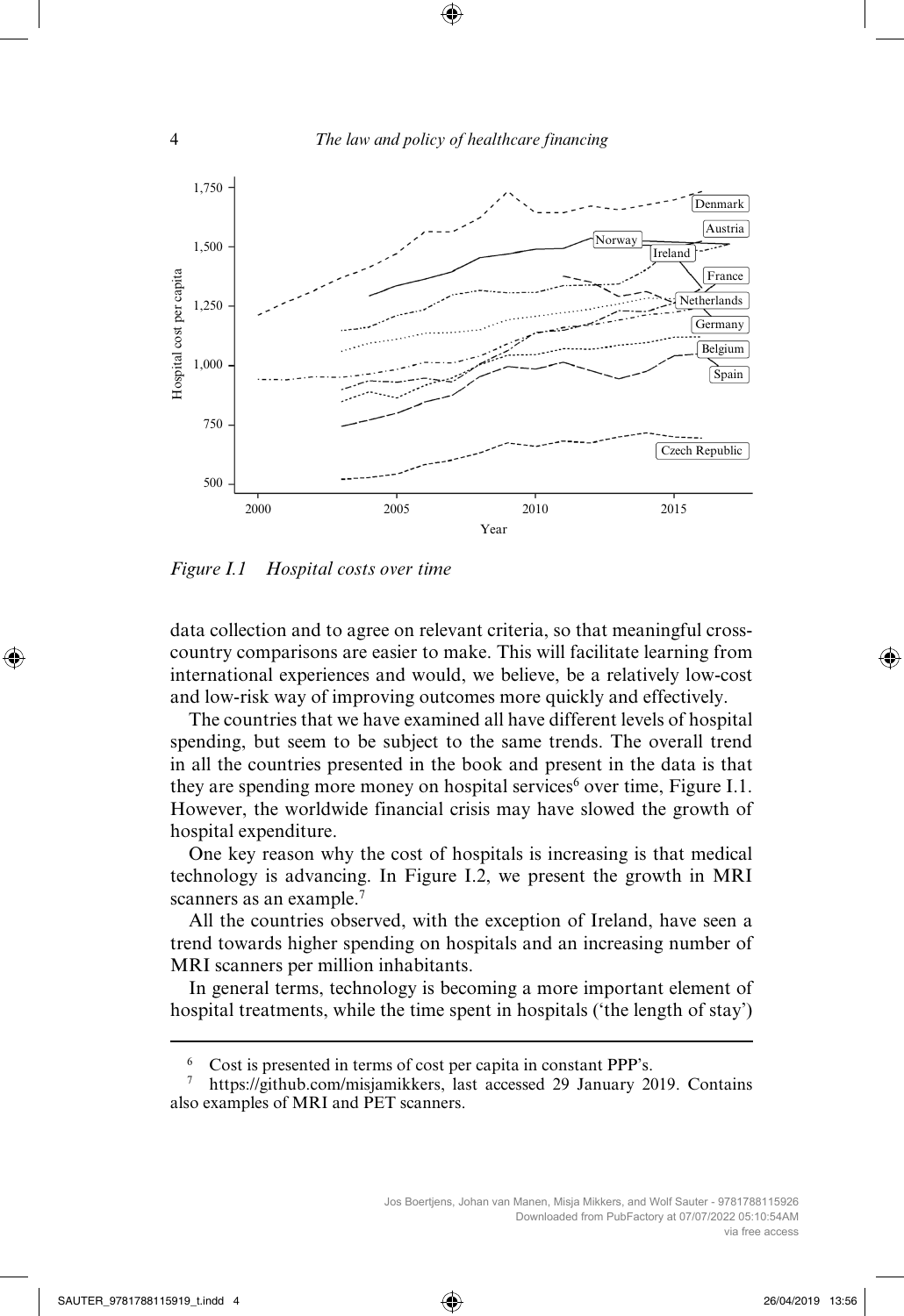

*Figure I.2 Hospital costs and the number of MRI scanners per million of population over time*

is decreasing in all countries.<sup>8</sup> The increasing use of technology has an effect on hospital outcomes such as 30-day mortality after admission to hospital for acute myocardial infarction (AMI), as shown in Figure I.3 and – although less pronounced – in an increase in the five-year net survival rate for breast cancer.

The most important conclusion of this section is that while countries differ at the level of available indicators, they are exposed to similar trends. Hence there is scope to learn from different hospital financing systems and the organization of hospitals in different countries.

#### **Market Structure**

In all the countries examined, people have freedom of choice when it comes to hospitals, and hospitals are paid in relation to the number of patients treated (and/or the amount of treatment provided). These two elements mean that hospitals compete with each other to some extent. In countries like the Netherlands and Colombia, hospitals compete on the

 See for data and figures: https://github.com/misjamikkers, last accessed 29 January 2019.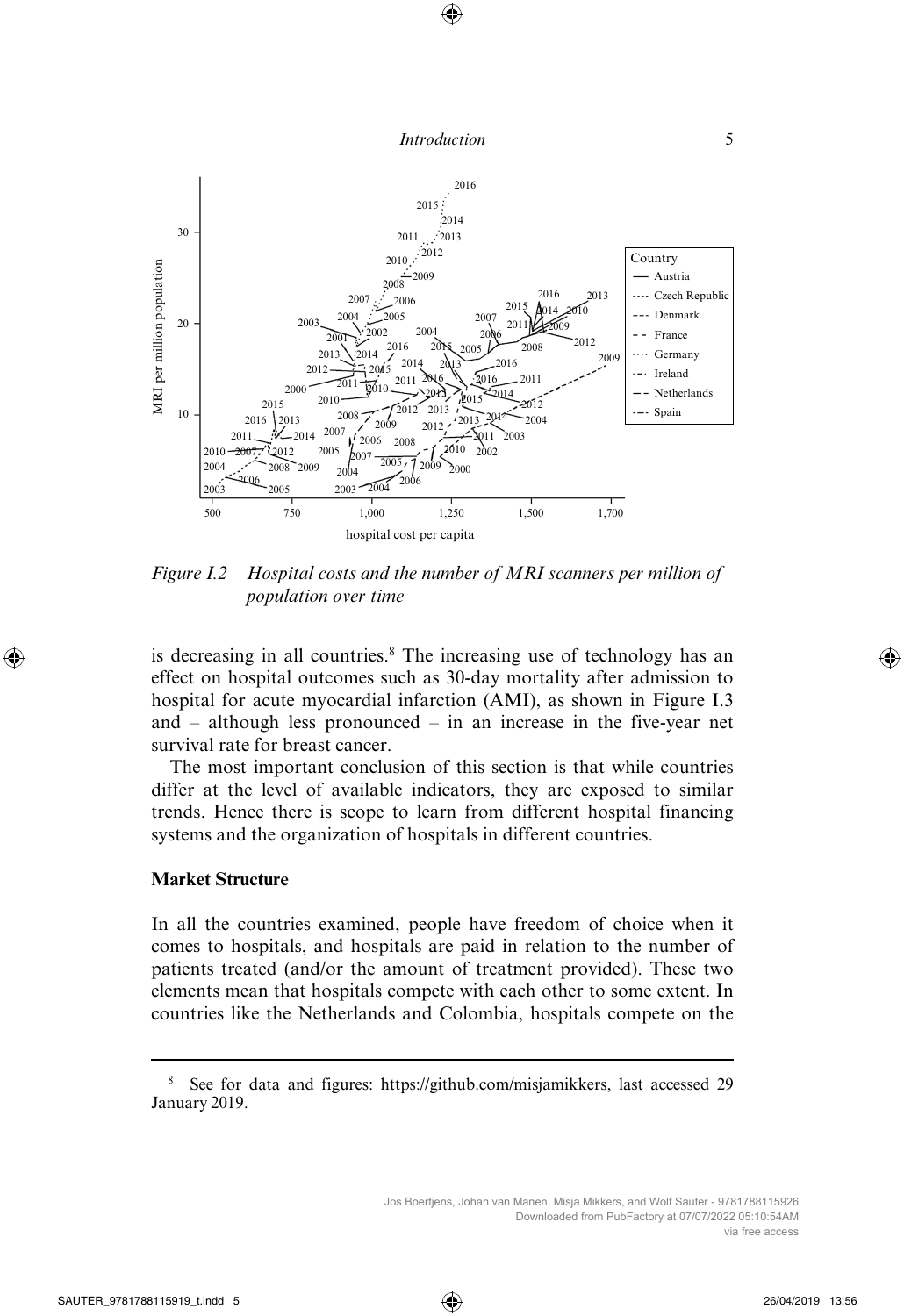

*Figure I.3 Mortality following an acute myocardial infarction*

dimensions of price and quality, while in most other countries prices are regulated by the governments and therefore hospitals compete primarily on the quality dimension.<sup>9</sup>

Evidently, market structure is neither immutable nor uncontested. In many countries, including the Netherlands, France, the UK and Belgium, policymakers are currently debating topics such as mergers between hospitals and the optimum size for hospitals (with respect to quality).

As shown in Figure I.4, the size of hospitals (measured in beds per hospital) differs from country to country. Most countries are seeing an increase in the scale of hospitals over time (again with the notable exception of Ireland), although the number of beds per million inhabitants is declining.10 This means that the increase in scale must be attributable either to mergers or the closure of hospitals.

Obviously, the countries presented in the book differ greatly in terms of population, income, population density and in many other respects. These differences probably play a role in the size of hospitals. Figure I.5

Jos Boertjens, Johan van Manen, Misja Mikkers, and Wolf Sauter - 9781788115926 Downloaded from PubFactory at 07/07/2022 05:10:54AM via free access

See e.g., Martin Gaynor, Rodrigo Moreno-Serra, and Carol Propper, 'Death by Market Power: Reform, Competition, and Patient Outcomes in the National Health Service' (2013) 5(4) *American Economic Journal: Economic Policy* 134–66.

See https://github.com/misjamikkers, last accessed 29 January 2019.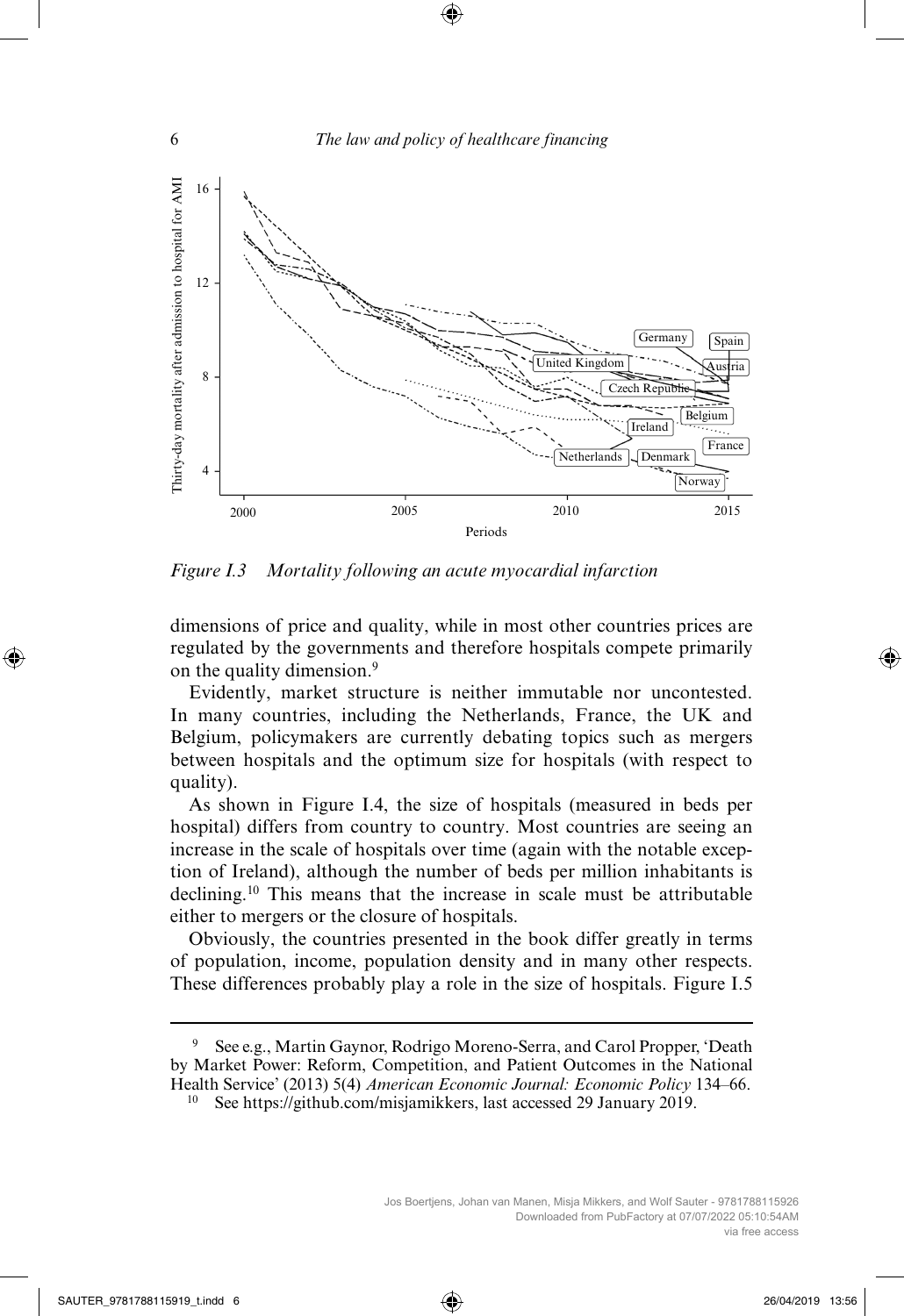

*Figure I.4 Hospital size over time*



Number of hospitals per million population

*Figure I.5 Trade-off between the number of hospitals (per million inhabitants) and the size of hospitals*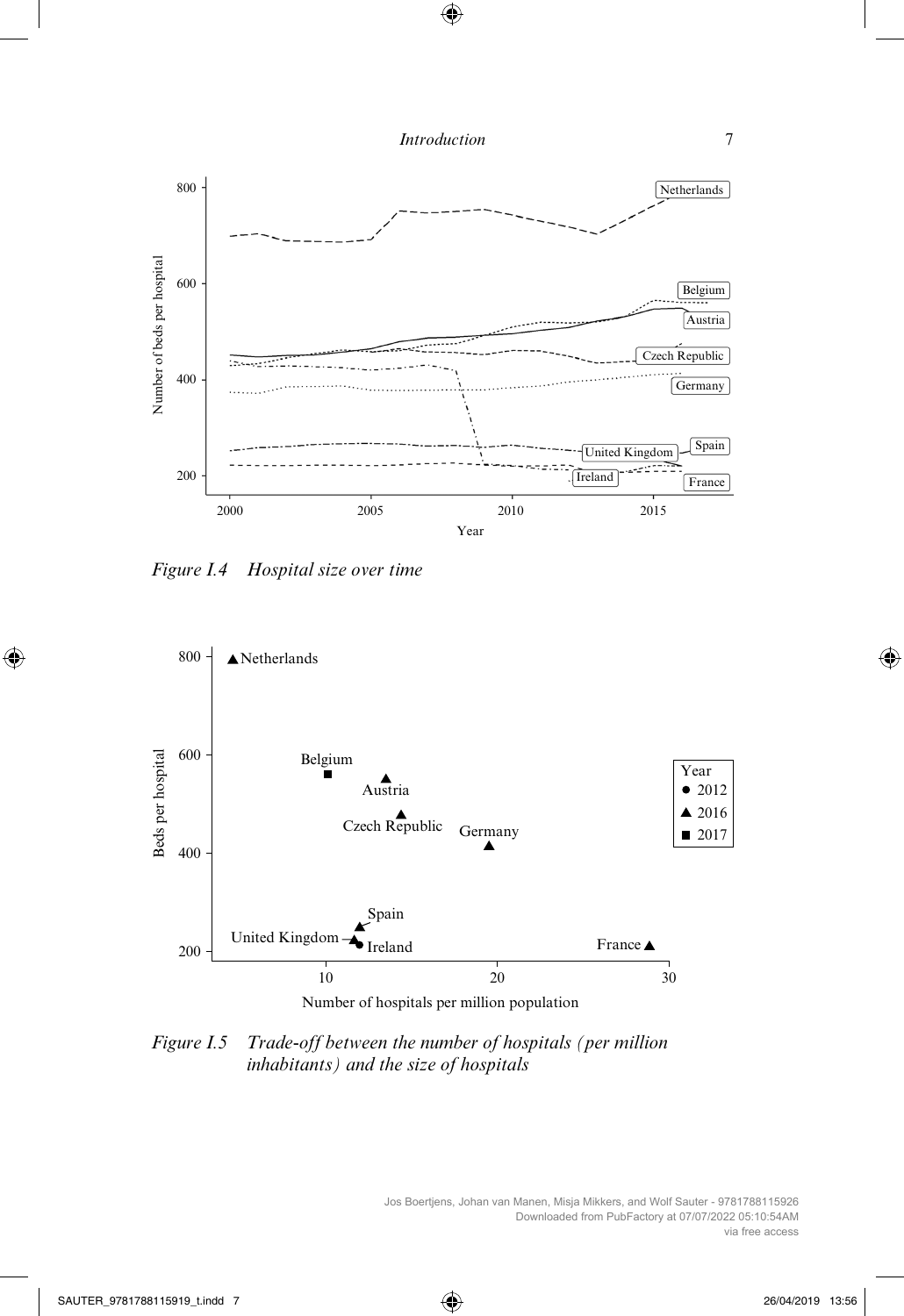shows – based on the last data available – a trade-off between the number of hospitals (per million inhabitants) and the size of hospitals.

The relationship between country size and hospital size is less obvious. However, the existence of fewer hospitals per head of population logically means that hospitals tend to be larger. While the Netherlands has a smaller number of very large hospitals, France has many smaller hospitals. The UK, Spain and Ireland have a relatively small number of small hospitals. Dutch hospitals are nearly four times larger than French hospitals.

#### **Reimbursement Models**

The country reports reveal a wide variety of hospital financing models. In most countries, some form of diagnosis related group (DRG) financing model is in use, combined variously with a fee-for-service models for specialists, block grants, direct public financing and separate financial arrangements for specialized services and/or infrastructure.

However, payment models cannot be viewed separately from some of the major issues that we have tried to address in this book: accessibility and affordability. In Figure I.6, we illustrate this by showing some of the most important financial incentives associated with various types of financing.

All countries are struggling to contain steadily rising expenditure and, at one stage or another, all the models presented in the various chapters were an attempt to regulate either prices or total expenditure.

Figure I.6 illustrates that the incentive for providers to control costs is weakest under a fee-for-service system and probably strongest under a capitation model. DRG-type compensation and fee-for-service models have the disadvantage of incentivizing volume. In countries where the costs



*Figure I.6 Payment structure and incentives*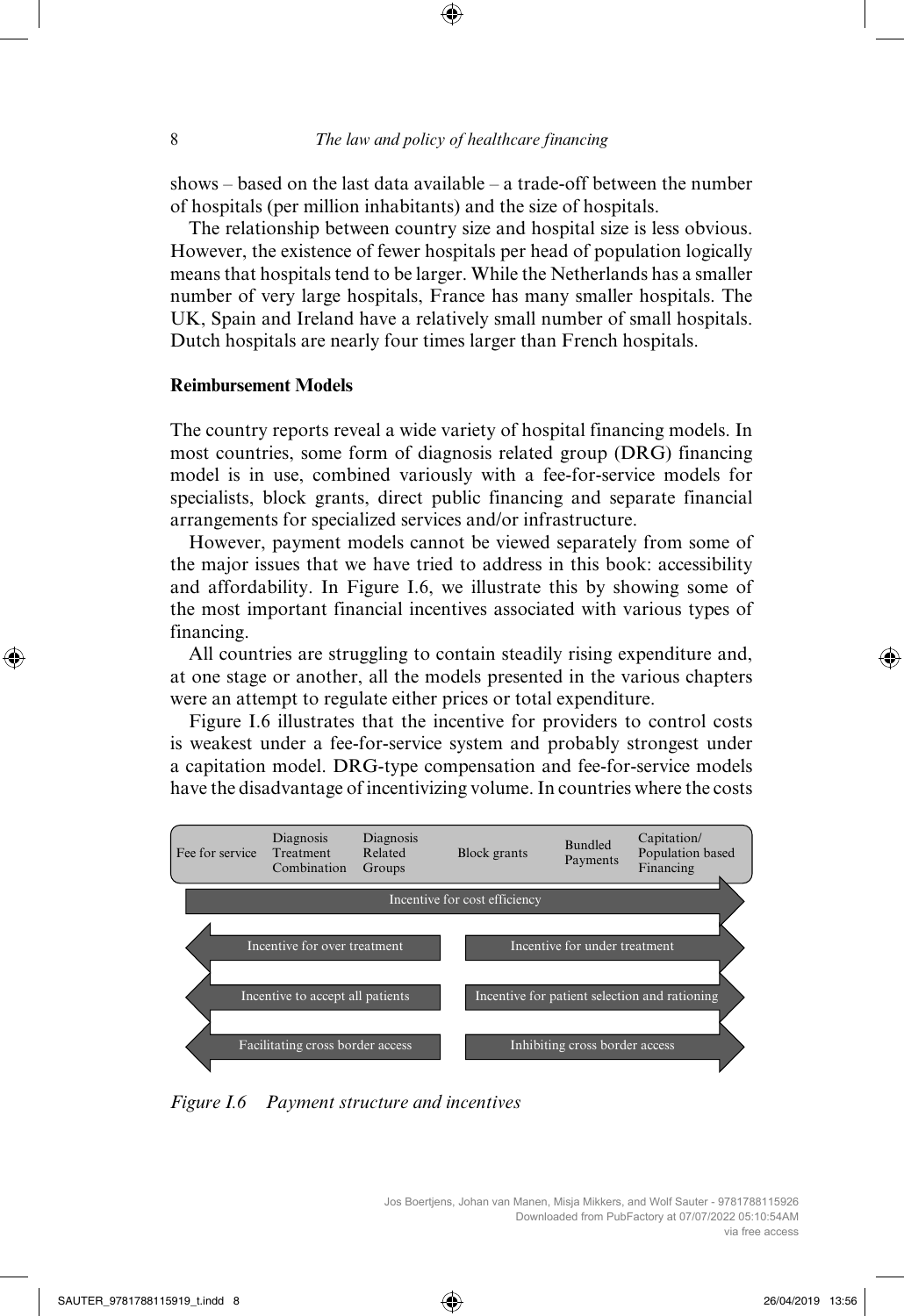of capital are also covered by DRG-type payments, this incentive is even stronger because marginal revenue will always exceed marginal costs. This may easily lead to overtreatment or waste within the system. In his contribution to this book, Sage notes that the US healthcare system manages to generate annual waste estimated to amount to  $$1,500,000,000,000$ .<sup>11</sup> Despite this obvious disadvantage, DRG-type financing is the most widespread reimbursement model. At the same time, volume-dependent financing fails to offer an adequate basis for the provision of services in sparsely populated areas, where regional or national government usually has to intervene to maintain an adequate level of services. We see this type of intervention in several countries (notably in France, Colombia, and Germany).

Where payment models for hospital care are primarily developed to enhance cost-efficiency, they also have to meet the other policy targets: accessibility and quality of care. Figure I.6 shows that, theoretically, the fee-for-service and DRG type models incentivize providers to accept new patients (provided that on average the fee per patient covers the costs). In a system with these types of payments, you would not expect long waiting lists, unless there is a capacity constraint (such as limits on market entrance or personnel available). In the Netherlands, for example, a block grant model/population-based financing system was replaced with the DTC system precisely to address growing waiting lists (among other issues). The UK, Czech Republic and Ireland chapters also describe moves away from the block grant system and towards more activity-based and/or quality-based payments.

An interesting angle of the relationship between payment system and accessibility is explored in the chapter by Burke on cross-border healthcare. To facilitate cross-border healthcare, it is necessary to calculate costs per patient; countries with a fee-for-service or DRG-type system are simply better equipped to calculate these costs, so we would expect the threshold for accepting and treating patients from other Member States (or from outside the EU and its affiliate countries) to be lower.

All the countries covered in this book are struggling to balance costcontainment with access to healthcare. In several countries (such as England and Norway), there seems to be a tendency to turn away from reimbursement models that include an incentive to generate volume and move towards models that emphasize quality of care and/or 'value' (although in other countries such as Ireland, Belgium and the Czech Republic, no such trend is evident). Janus describes an experiment in New

<sup>11</sup> See page 24.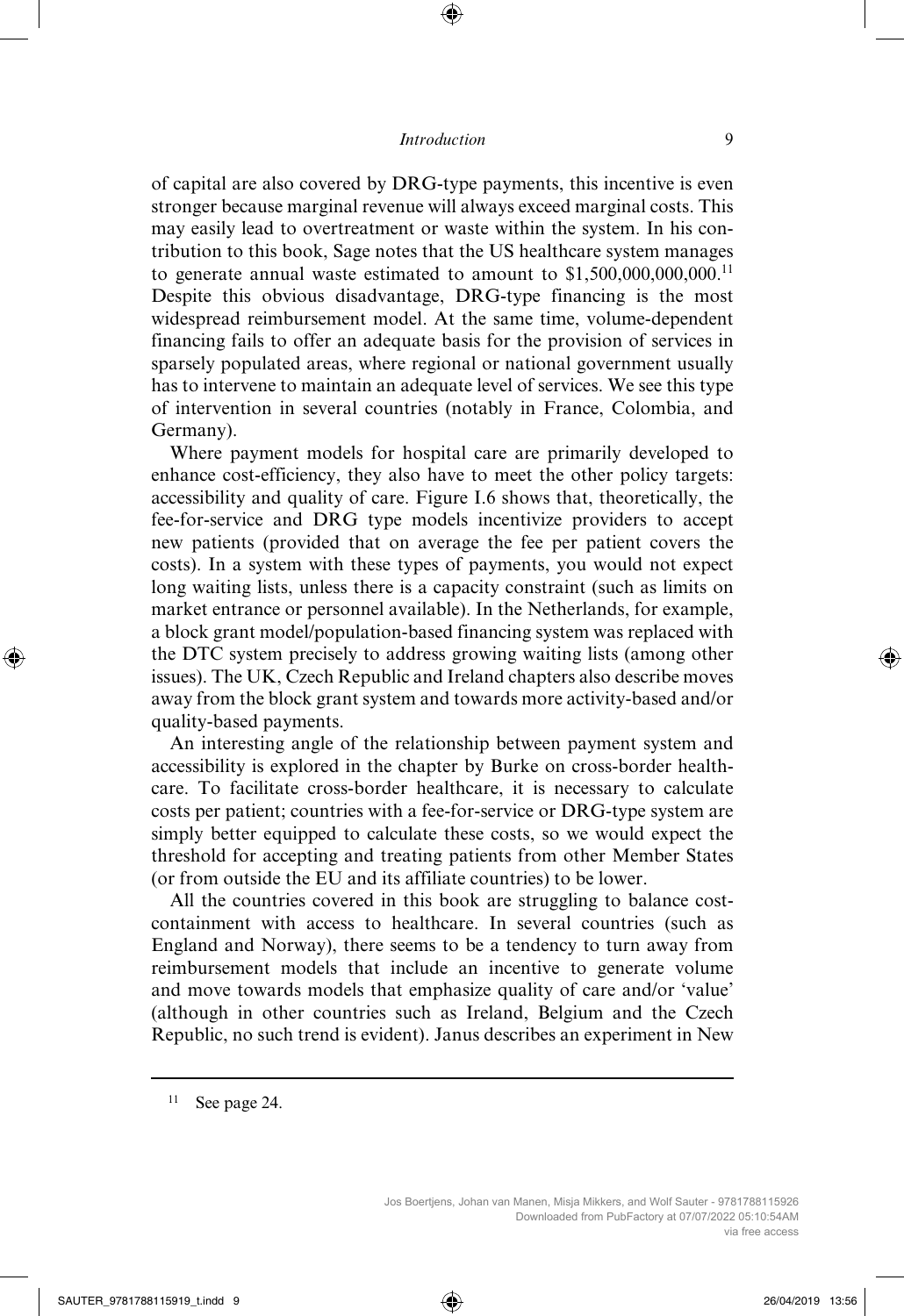York state, whereby the funding model is slowly being transformed from an FFS/DRG model to one that combines bundled services and capitation.

If one of the main disadvantages of DRG-type or fee-for-service payments is the tendency to incentivize volume, another drawback is that they generally do not differentiate on quality or outcome of care. This is despite the fact that overtreatment can be just as detrimental to patients' welfare as undertreatment. In several countries, we see a tendency to experiment with payment models to incentivize quality or the value of care instead of maximizing volume. The UK is using the concept of payment by results and in the US, for example, a fairly large-scale experiment was carried out in New York state with an alternative model, the Delivery System Reform Incentive Payment Program, as described in the chapter by Janus. This reform has a triple aim: better health, better care and lower cost, which sounds like every healthcare policymaker's dream. A theoretical approach to a population-based reimbursement model is offered by Bogetoft et al. Several experiments are underway with this type of contracting. What all these models have in common, is that the healthcare provider is a risk bearer when it comes to the costs of healthcare, but can also benefit from improving the health status of its allocated population.

From the contributions to this book, we can conclude that most countries are facing some common problems in healthcare financing: rising costs (due to ageing populations and technological improvements), guaranteeing access and improving the efficiency and quality of services. As far as payment systems go, we see that these systems have to address these – sometimes conflicting – policy aims simultaneously, which probably accounts for the wide variety of systems and apparently random modification of systems that we see. If the holy grail of healthcare financing exists – a form of financing that addresses all three of these problems simultaneously and also achieves the triple objectives of better care, better health and lower costs – it remains well hidden. However, this does not mean we should stop searching. These topics define the stakes for hospitals, insurers, policymakers, patients and tax paying citizens. Hospitals in the light of rising costs, will probably face new forms of regulation with an aim to curb their revenue and the others, if these measures fail, will have to foot the bill, either through restrictions in access or by rising taxes and premiums.

#### **Accessibility of Healthcare**

Regarding the accessibility of hospital care, three constituent elements can be highlighted: first, who is responsible for guaranteeing accessibility; secondly, standards and outcomes in relation to waiting lists; and thirdly, the extent of private or out-of-pocket payments.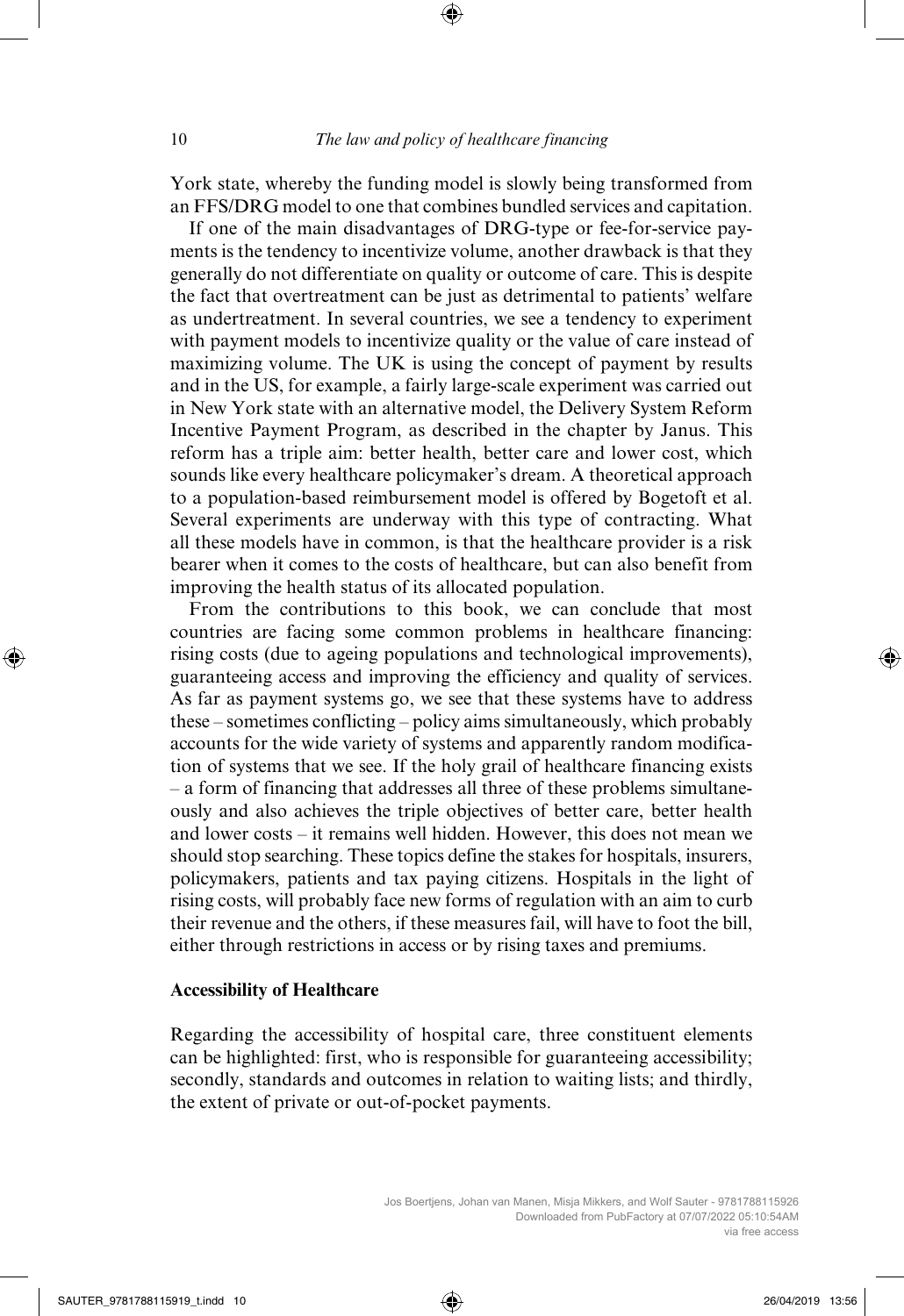Regarding responsibility, two types of systems have traditionally been distinguished: a system in which healthcare is funded directly by the State from taxes (the Beveridge model) and a system in which funding is provided by healthcare insurers (or funds), which are in turn financed by contributions from affiliates (the Bismarck model). As a consequence, responsibility for guaranteeing accessibility to healthcare facilities resides – generally speaking – with the State or the healthcare funds, respectively. In some cases, general norms exist regarding accessibility, in the form of governmental guidelines. But these do not lead to the existence, under Beveridge-type systems, of an enforceable individual right to (accessible) healthcare for citizens. In the case of healthcare funds or insurers, the infringement of accessibility norms may lead to individual claims by insured on the basis of non-compliance, as the example of Colombia shows. Additionally, insurers may be subject to legal obligations regarding access to healthcare, as is the case in the Netherlands, and risk government sanctions in cases of non-compliance.

Turning to the facts on the ground in relation to accessibility, a distinction can be made between dimensions of time and space. The maps showing the geographical distribution of hospitals included in the country reports, together with the tables on waiting times for hospital care, illustrate that notable differences exist not just between countries but also within countries. This finding puts the comparability of data between countries into perspective. One explanation for the lengthening of waiting lists at the national level is provided by the theoretical model developed by Rodríguez-Álvarez and Perez-Villadoniga in their chapter on the determinants of waiting lists in Spain. Although technological progress may help to reduce waiting lists, it may also mean that previously terminal illnesses become chronic conditions, thus increasing life expectancy but also morbidity, chronicity and overall demand for care.

Regarding binding norms on waiting times, a picture emerges in which some countries have established norms (including England and the Netherlands), while in other countries no such norms exist (in Germany and South Africa, for varying reasons), and in a third group norms are expected to be developed (Austria).

Another factor is that information on waiting times varies greatly between countries. As Burke demonstrates in his chapter, the EU Cross Border Healthcare Directive, due to the lack of concrete norms, does not require Member States to further provide relevant information in this regard. In addition, the rights bestowed are limited by various factors – most importantly, a lack of information on quality, safety and prices, all of which would be necessary to assess whether treatment abroad is indeed quicker, safer or more expensive than similar treatment at home.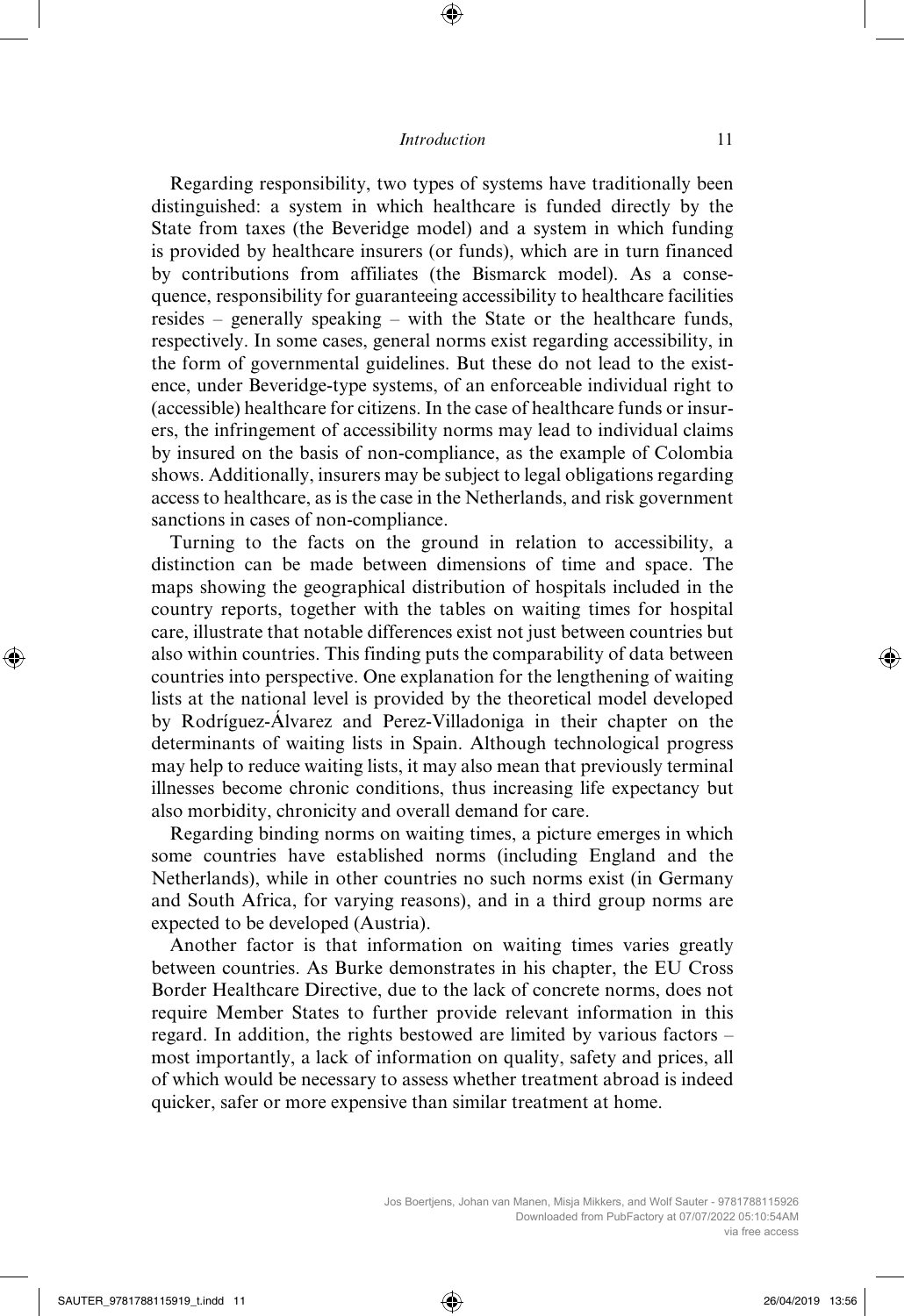Solutions to the problem of accessibility, as Burke demonstrates, are not be expected from the Cross Border Healthcare Directive in the short term, since the necessary conditions for operationalizing (in addition to activating) the aims of the directive, notably in the form of *intermediaries*, are currently lacking.

A further restriction on accessibility to healthcare services (including hospital care) may be imposed by the obligation to see a general practitioner before hospital care can be provided. The country reports demonstrate that in most countries this is formally the case. However, in practice outcomes may differ since in some countries this is considered to be a breach of freedom of choice in healthcare, and legal recourse to enforce this right may be available.

Access to healthcare services may also be limited by the existence of private payments and deductibles. Most frequently, private payments concern out-of-pocket payments, where a fixed amount is paid by the user for each service. These amounts may vary according to individual differences (such as a patient's income) or – where applicable – on the basis of a person's individual choices (in relation to an insurance policy).

In sum, while accessibility to healthcare can be measured in terms of waiting times and distance, there may be other restrictions that are more difficult to compare as they reflect the particular characteristics of a given healthcare system.

#### **Regulatory Framework**

Although the country chapters do not focus on legal frameworks, these do form an important contextual variable. There are at least three different dimensions by which the relevant regulatory frameworks that are covered in this book can be distinguished. However, it is not – or not yet – possible to identify a strong correlation between these characteristics and health outcomes.

The first type is the *regulatory framework for funding*. Most countries have either a predominantly tax-funded or a mandatory insurance-funded system (sometimes based on employment status). In practically all cases, there is also private funding for alternative or supplementary care, which may be based on voluntary insurance (as is the case in Ireland and the Netherlands for instance). In addition, private (co-)payments may be involved. This variety indicates that while regulatory regimes are often clear when observed from a distance, there tends to be complexity, with cross-cutting rules, upon closer observation.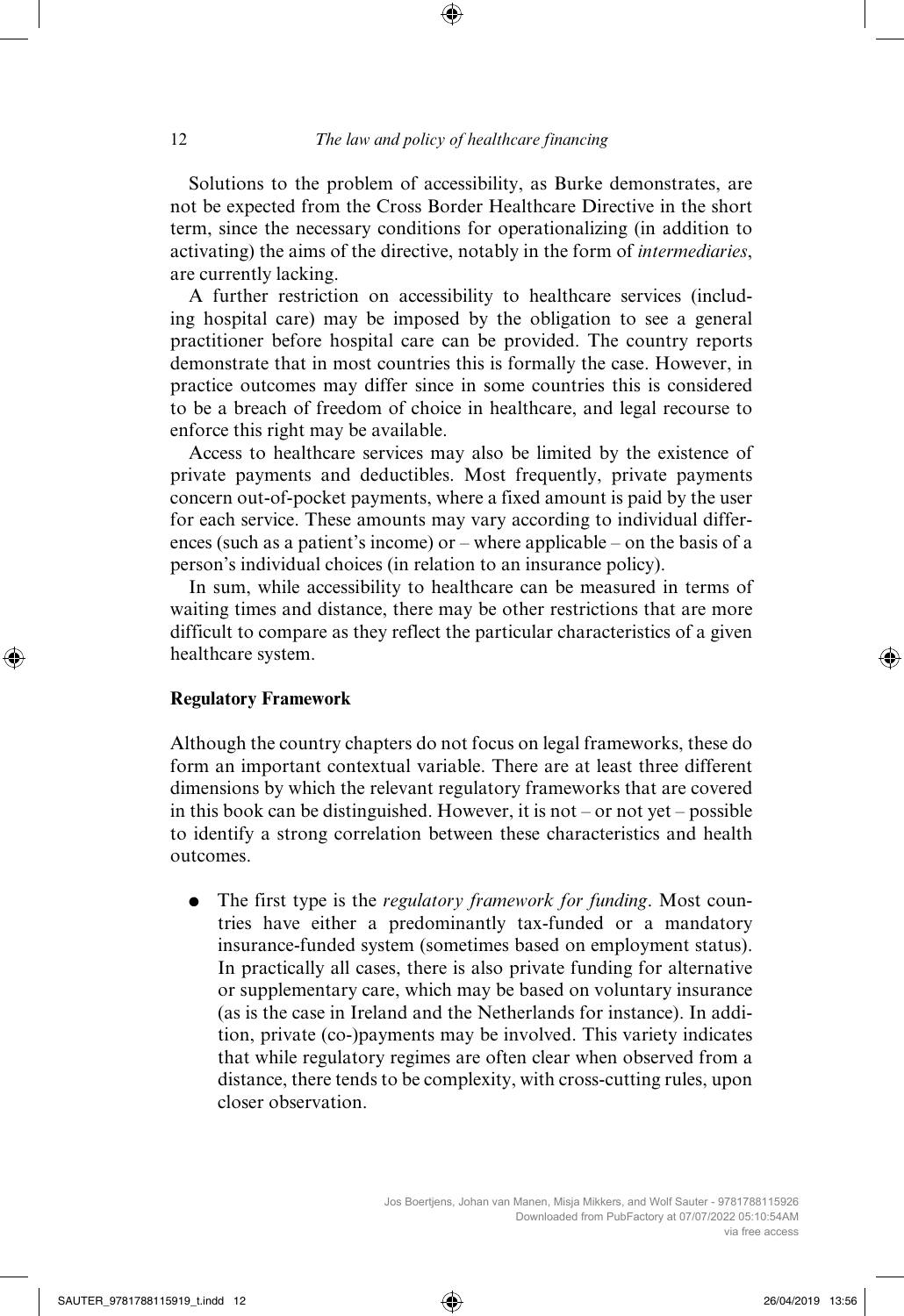- The second dimension is that of *the level of governance*, with varying degrees of centralization or decentralization. The four different countries that constitute the UK each have their own national health services that combine governance and provision. In federal systems, such as Austria, Belgium and Germany, significant regulatory responsibilities for healthcare accrue at the regional state level. However, even in unitary states such as France and South Africa, significant regulatory powers with regard to healthcare are decentralized to a significant degree to the regional or provincial (or even local) level. In the Netherlands, private providers and insurers are seen as the central actors, with market-based governance of both in the background, and centralization is more pronounced with independent administrative authorities playing a significant regulatory role. In general terms, decentralization may enhance legitimacy and therefore responsiveness compared to tighter centralized (budgetary) control.
- The third relevant dimension of regulation is that of *healthcare provision* and how it is assured. Here, the basic distinction with regard to regulation is that between public and private ownership of healthcare providers. There is a difference between systems where regulation is used to direct the conduct of private undertakings in a market context (healthcare providers and/or insurers) and systems with public provision where regulation takes place within a vertically integrated column of command and control, or at least of internal instructions. As mentioned, most countries observed rely on a mixture of such public and private elements.

The resulting complexity makes it difficult to see which regulatory elements, if any, contribute the most in terms of quality, access and affordability. Variables such as waiting times and shortages, as cited in the previous section, can only provide a partial indication. Arguably, marketbased systems are capable of reacting more quickly to variations in supply and demand, but structural and distributional problems may still occur where incentives are not fully aligned or where market power can occur in the absence of an effective public framework. On the other hand, and from a more principled or ideological perspective, public provision may in any event be viewed as more easily compatible with democratic control and consequent willingness to pay than private provision. However, we have found no clear results on this dimension, and it is not obvious that a more refined comparative exercise would have merit.

As the example of the US (among others), as discussed by Sage, demonstrates, the scope for debate on the need for healthcare regulation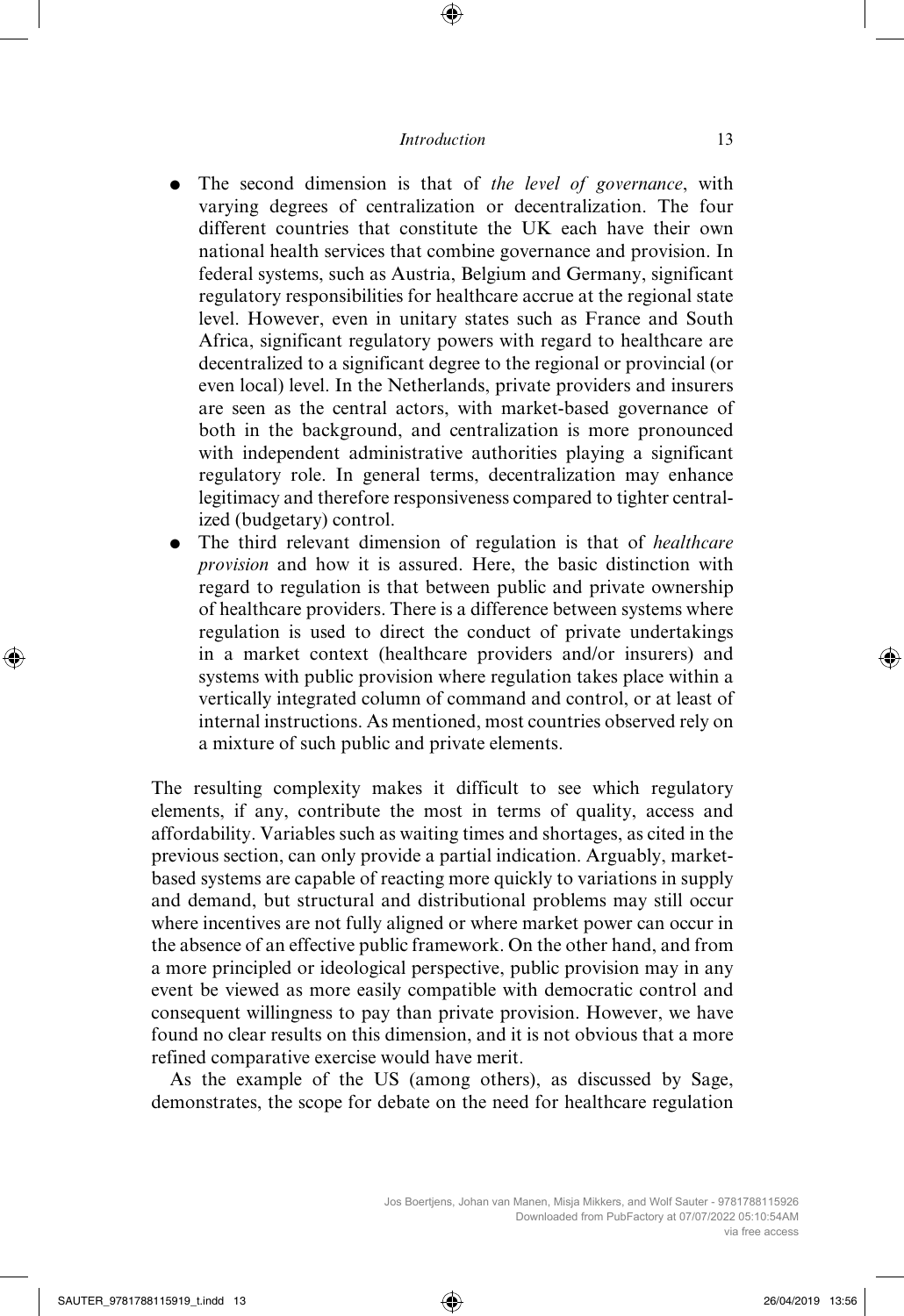and how to calibrate it is essentially open-ended and such debate is not necessarily productive. Where there is significant tension between supply and unmet demand within a public healthcare system, both polarization and flight from the public system may take place, as is illustrated by the case of South Africa. Norm-based regulation which incorporates standards of fairness such as a duty of care, while at the same time enabling transparent budget checks, would appear to be a central requirement. Once such norms have been accepted, it may be useful to depoliticize their administration – whether this occurs primarily through the courts as in Colombia, or through specialized administrative authorities as in the Netherlands and the UK.

Given the diversity of national settings, it is unrealistic for us to derive any recommendations for regulatory design beyond the most general ones from the material we have collected so far. However, the chapters by Burke, Sage, and Boertjens and Guy provide more specific discussions of the legal and regulatory dimension for several specific jurisdictions: the EU (although it does not formally regulate its own healthcare system, as such), the US, and the cross-country comparison between England and the Netherlands.

### ACKNOWLEDGEMENTS

First of all, we would like to thank all the authors for their contributions: it has been a genuine pleasure to work with all of you, even if we required repeated changes in format and presentation in order to facilitate comparison. In the course of writing and editing this book we have enjoyed frequent interaction and discussions with all of you which was very helpful in identifying common themes and approaches. This in turn has led to further mutual contact, including with regard to new projects outside the scope of the present venture. We hope and trust this collaboration will continue.

Secondly, we would like to thank Brenda Mook and Aad Noordermeer for their invaluable support in all organizational matters and Toby Adams for his language support. Mireille Coebergh and Karlijn Bokkers provided welcome and timely editorial assistance. We are very grateful to TILEC (Tilburg University) and the Dutch Healthcare Authority (NZa) for funding this project. We would like to thank the Chairwoman of the NZa, Marian Kaljouw, and the Director of Healthcare Regulation, Josefien Kursten, for graciously supporting the project in various other ways as well.

Thirdly, by way of a friendly exhortation rather than an acknowledgement, we would like to make an appeal to our readers. In many ways, this